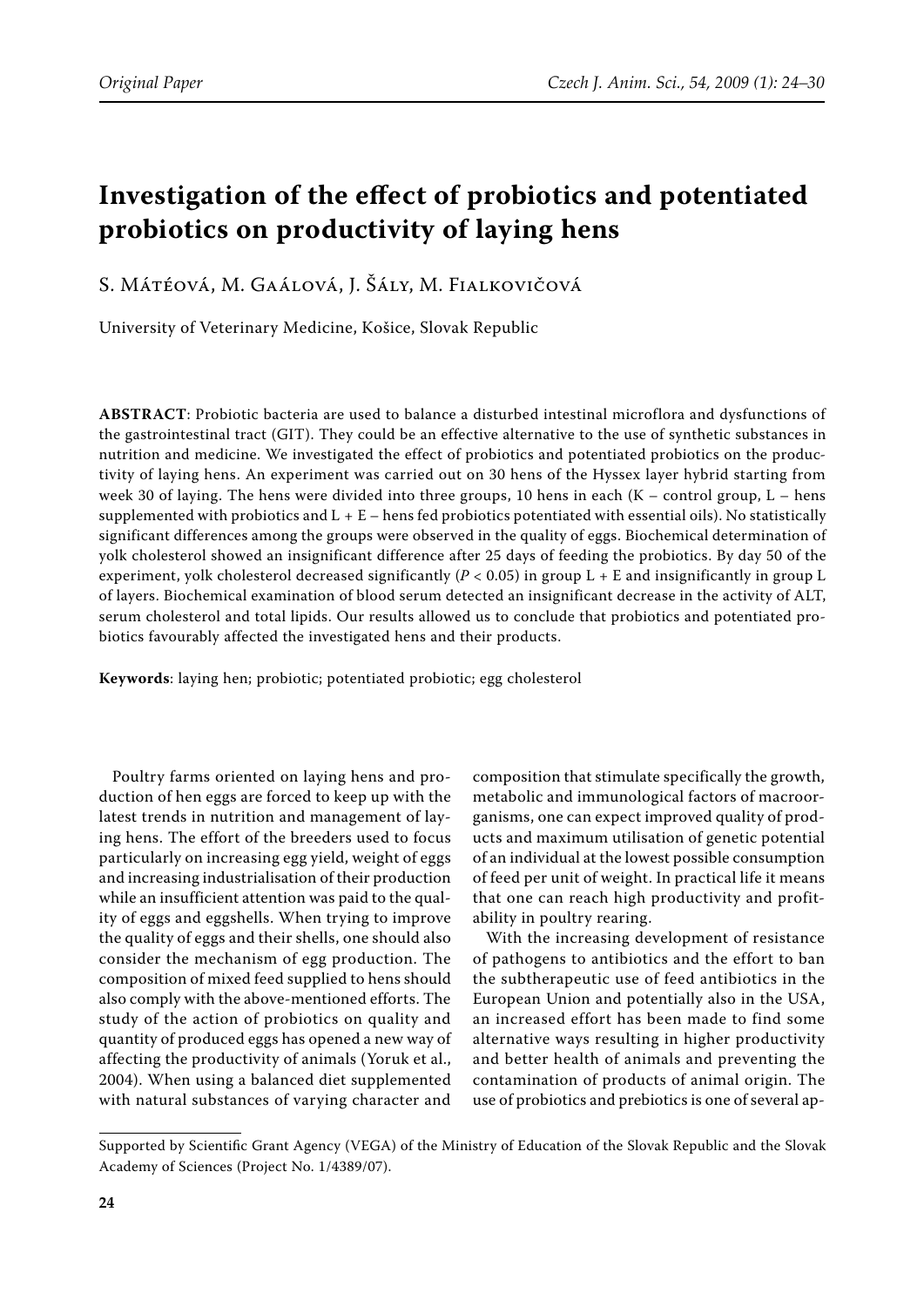proaches that can exert a positive effect on animal health and thus also on the economic effectiveness of animal production (Patterson and Burkholder, 2003). The positive biomedicinal effects of probiotics consist in the inhibition of digestive tract pathogens, optimisation of digestion, stimulation of the immune system and in their antitumoural, antiallergenic and anticholesterol action. The word probiotic is of Greek origin and means "for life". Today's probiotics are defined as biopreparations which contain living cells or metabolites of stabilized autochthonous micro-organisms that optimise colonization and composition of gut microflora in both animals and humans and have a stimulative effect on digestive processes and immunity of the macroorganism (Fuller, 1992). Microorganisms to be considered for probiotic use must be able to pass the stomach-duodenum barrier in a viable condition. They have to multiply at the site of destination in the intestine (Salminen et al., 1998). Potentiated probiotics provide effective protection in both the small and the large intestine. They are defined as bioproducts containing productive bacterial strains and synergistically acting components of natural origin, such as oligosaccharides, plant extracts, PUFA, etc. (Bomba et al., 2002).

The present experiment investigated the effect of dietary supplementation of laying hens with probiotics and probiotics potentiated with herb oils. We focused on their health and on selected productive parameters.

#### **Material and methods**

**Animals, treatment and diet**. An experiment was carried out on 30 laying hens of the Hyssex laying hybrid at the 30<sup>th</sup> week of laying. The experiment lasted for 50 days. It was divided into two 25-day stages. The layers were divided into three groups, 10 layers in each. Each hen was kept in an individual cage in an experimental facility of the Internal Clinic of UVM. During the experiment the light was on for 15 hours per day and was turned off for the remaining 9 hours. Artificial ventilation in the room was ensured to keep the internal temperature between 13 and 18°C. The hens were provided feed and water *ad libitum* by automatic water-basin. They were fed complete mixed feed HYD 10 (crude protein 153 g/kg, ME 11.5 MJ/kg, ash 160 g/kg, fibre 60 g/kg, lysine 7 g/kg, methionine + cysteine 6 g/kg, Ca 28 to 45 g/kg, P 5 g/kg, Na 1.2–2.5 g/kg, Mn 40 mg/kg,

Zn 60 mg/kg, vitamin A 8 000 IU/kg, vitamin  $D_3$ 1 600 IU/kg, vitamin E 10 mg/kg). Before the beginning of the experiment the hens were allowed to acclimatise for one week.

The division of hens into groups was as follows: group  $K$  – control, group  $L$  – supplemented with *Lactobacillus fermentum* CCM 7158 added to water in the form of broth at a dose of 0.2 ml per head and day, group  $L + E$  – feed supplemented with the combination of lactobacilli and essential oils at 0.05% concentration.

**Probiotics and prebiotics**. The probiotic *Lactobacillus fermentum* CCM 7158, isolated from the ileum of healthy poultry, was cultivated in MRS broth for three days to the required concentration of  $10^9$  CFU/ml and the obtained stock solution was refrigerated. The required inoculum was withdrawn aseptically and dosed individually to experimental layers assigned to groups  $L$  and  $L + E$ .

Essential oils of *Thymus vulgaris* and *Origanum vulgaris* (Calendula, Ltd., Nová Ľubovňa, Slovak Republic) were mixed with feed to 0.05% concentration. A 10 ml aliquot of this oil mixture was blended in a mixer with 250 g rice. Then 750 g of feed was added and mixed again to obtain 0.5% concentration. The premix obtained in this way was mixed with 4 kg feed and then additional 5 kg of feed were added to obtain 10 kg of feed with 0.05% concentration of essential oils in 10 kg of feed, intended for group  $L + E$ .

The health of hens and their intake of feed and water were checked daily.

**Collection of eggs**. Eggs laid by the experimental hens were collected four times per day. The eggs for yolk cholesterol determination (5 eggs from each group) were collected on days 0, 25 and 50. Hard boiled and separated egg yolks were stored in a freezer and examined later for the level of cholesterol using the method by Hammad et al. (1996) and Berio and Hebert (1990). The concentration of cholesterol in 1 g of egg yolk was determined spectrophotometrically by the Bio-La tests (Pliva-Lachema a.s. Brno, Czech Republic) employing a Shimadzu UV-1501 UV-VIS spectrophotometer (Shimadzu, Japan).

**Sampling of blood and haematological and biochemical analysis**. On days 0 and 50 of the experiment blood samples were taken from the vena cutanea ulnaris. The blood for haematology was sampled to heparinised tubes.

The number of erythrocytes (Ec) and leucocytes (Lc) was determined in a Bürker chamber after dilu-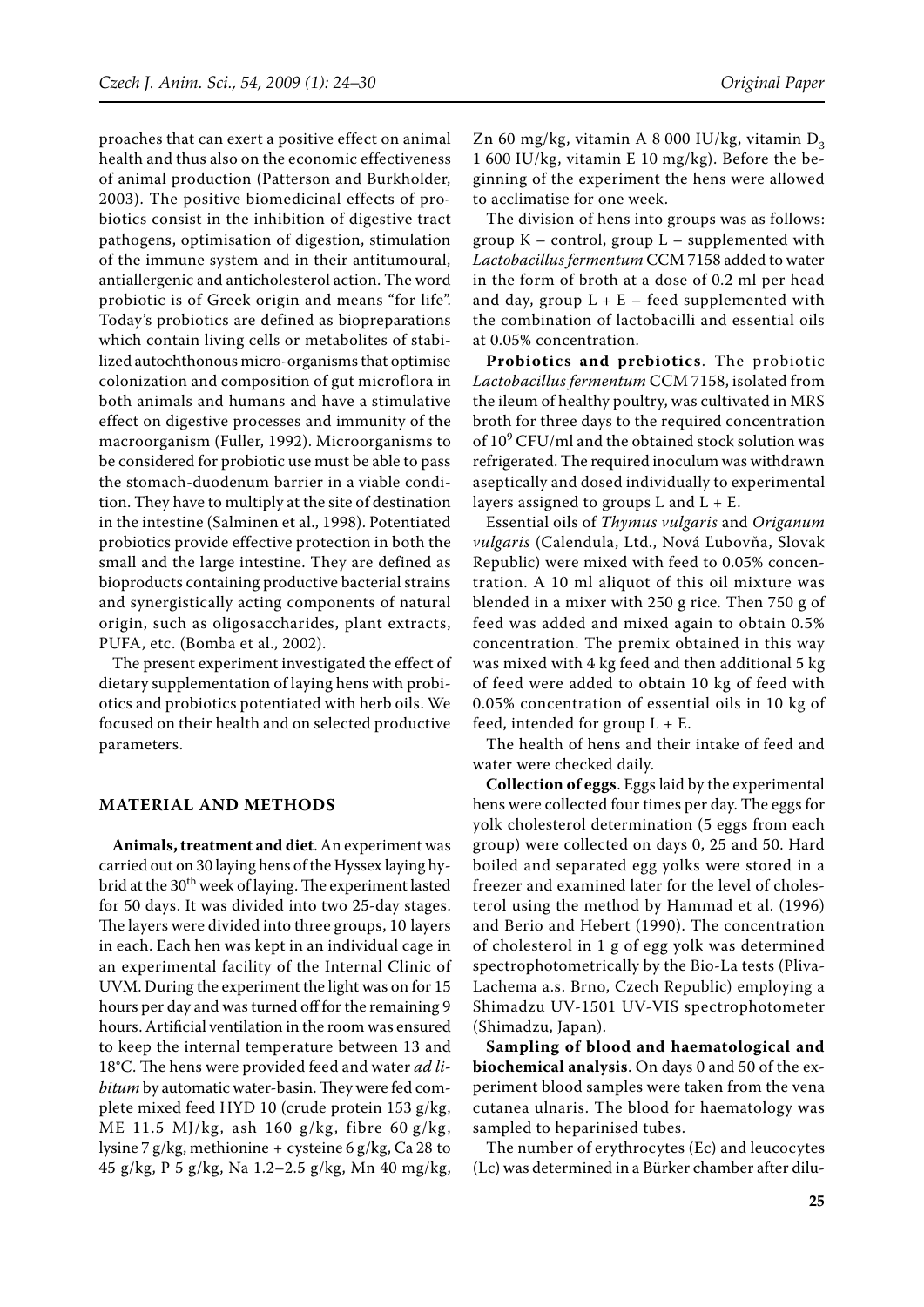|                          | Group   | Weight of eggs (g) |           |         | Quantity  |
|--------------------------|---------|--------------------|-----------|---------|-----------|
|                          |         | $\overline{x}$     | <b>SD</b> | $\it n$ | of laying |
| 1 <sup>st</sup><br>phase | К       | 55.87              | 2.059     | 136     | 154       |
|                          | L       | 58.19              | 2.887     | 152     | 172       |
|                          | $L + E$ | 56.49              | 4.910     | 82      | 112       |
| 2 <sub>nd</sub><br>phase | К       | 60.19              | 1.859     | 170     | 186       |
|                          | L       | 59.92              | 4.442     | 149     | 173       |
|                          | $L + E$ | 57.81              | 3.937     | 53      | 106       |
| Total<br>period          | К       | 58.03              | 2.923     | 306     | 340       |
|                          | L       | 59.05              | 4.159     | 301     | 345       |
|                          | $L + E$ | 57.12              | 4.405     | 135     | 218       |

Table 1. Number of laid eggs and their mean weight

 $n =$  number of examined eggs

tion with a medium for birds (Lukačová and Fried, 1962). Haematocrit (Hk) was determined by the microhaematocrit centrifuge method.

The serum level of cholesterol (Chol), total lipids (TL), total proteins (TP), calcium (Ca), phosphorus (P), activity of alkaline phosphatase (ALP) and alanine aminotransferase (ALT) were determined photometrically using Bio-La test kits (Pliva-Lachema a.s., Brno, Czech Republic). The activity of aspartate aminotransferase (AST), uric acid (UA) and concentration of haemoglobin (Hb) were determined employing a Reflotron spectrophotometric analyser (Boehringer Manheim, Germany).

The hens were stunned with a blow to the head and then killed by cervical dislocation. The cadavers were sent for the *post mortem* patho-anatomical examination.

The results from experimental groups were compared with those from the control group and the differences were evaluated statistically by one-way ANOVA (Tukey's Multiple Comparison Test).

## **RESULTS**

Clinical examination showed no changes in the health of control and experimental hens. Control hens laid 154 eggs in the first stage and 186 eggs in the second stage of the experiment. The egg yield of hens from group L reached 172 in the first and 173 in the second stage while layers from group  $L + E$  laid 112 eggs during the first 25 days and 106 eggs during the remaining 25 days of the experiment. The mean weight of eggs in the first stage was 55.87 g in the control group and 58.19 g and 56.49 g in groups L and  $L + E$ , resp. In the second stage, the mean weight of eggs laid by control hens increased to 60.19 g, in hens supplemented with lactobacilli to 59.92 g and in the group receiving potentiated probiotics to 57.81 g. All changes in the mean weight of eggs were insignificant (Table 1).

On day 0 of the experiment the level of cholesterol in egg yolk of control hens reached 26.38 mg per 1 g egg yolk, which amounts to 2.64% of the total egg yolk content, in group L the respective value was 25.86 mg/g (2.58%) and in group  $L + E$ it reached 25.39 mg/g (2.54%). Within 25 days, the level of cholesterol decreased insignificantly in all layer groups reaching 22.39 mg/g (2.24%) in group K, 17.23 mg/g (1.72%) in group L and 21.46 mg/g  $(2.15%)$  in group L + E. The last measurement on day 50 showed an insignificant decrease in this parameter in group L (16.87 mg/g; 1.69%) and increase in control hens (25.69 mg/g; 2.57%). After 50 days of feeding the potentiated probiotics to the hens from group  $L + E$  they laid eggs with a significantly (*P* < 0.05) decreased cholesterol level per 1 g egg yolk (14.38 mg/g; 1.44%) (Figure 1).

No significant differences in haematological parameters were observed among the groups (Table 2).

The values of biochemical parameters determined in the blood serum of hens (Table 3) were evaluated statistically between the groups and between days 0 and 50. The activity of ALT in the control hens decreased by the second sampling from initial 0.244 μkat/l to 0.074 μkat/l. A similar decrease in ALT activity from 0.213 μkat/l to 0.067 μkat/l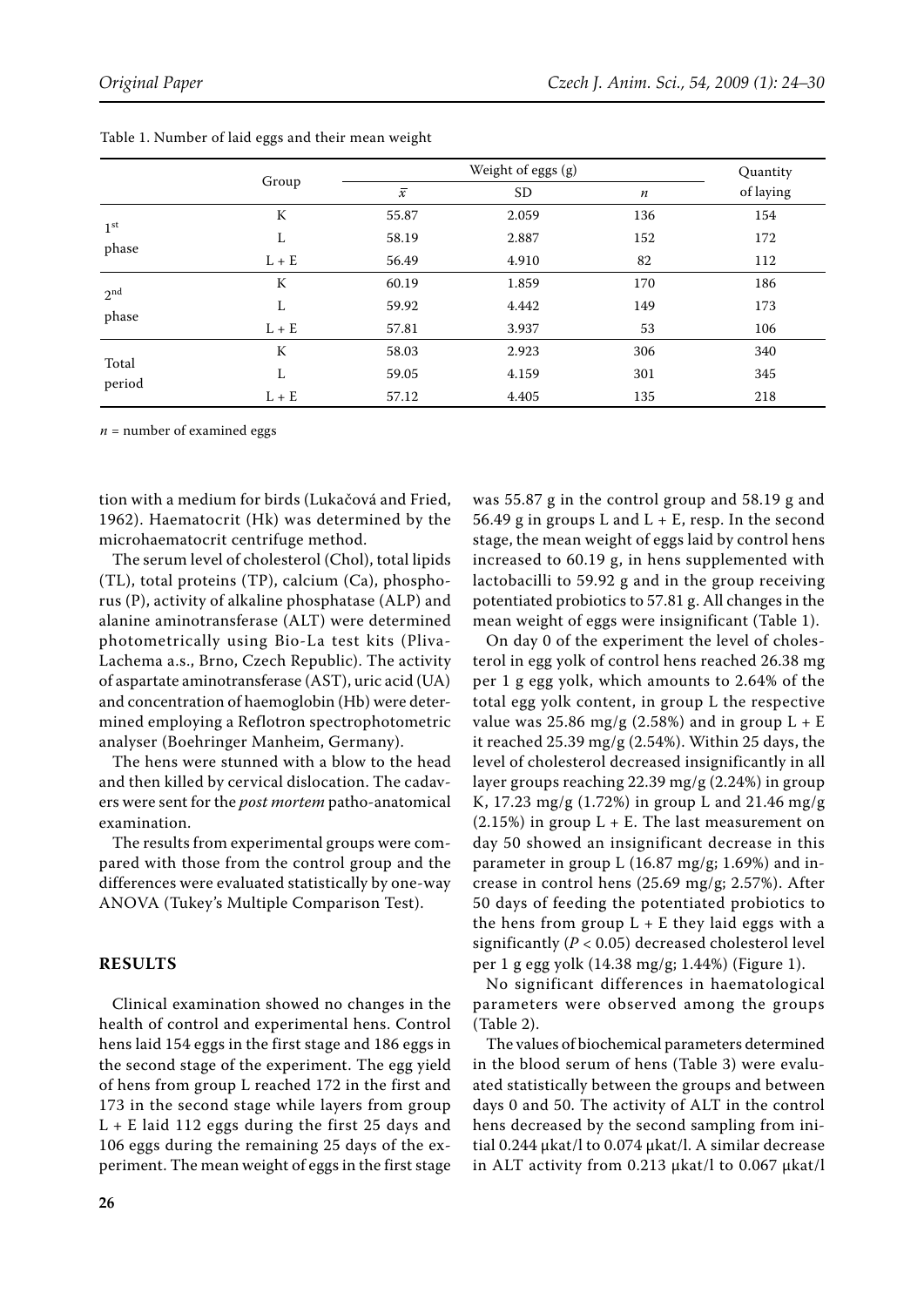

Figure 1. Percentage proportion of cholesterol in the entire egg yolk in individual groups of hens throughout the experiment

was observed in group L and this decrease was significant ( $P < 0.05$ ). The group L + E also showed a downward trend in ALT activity from initial 0.141 μkat/l to final 0.059 μkat/l. All differences were insignificant. The comparison of all groups showed an insignificantly lower activity of ALT in experimental groups. The level of AST activity on day 0 was lower in the control group (5.58 μkat/l) in comparison with groups L (6.14 μkat/l) and  $L + E$  (6.02 µkat/l). By day 50, the level of AST increased in group K to 6.36 μkat/l (compared to that on day 0), decreased in group L to 4.94 μkat/l and increased in group  $L + E$  to 6.5  $\mu$ kat/l. When comparing the ALP activity on days 0 and 50, we observed an insignificant decrease in this parameter

(group K 70.61 μkat/l; group L 59.31 μkat/l; group  $L + E$  62.48 μkat/l). The activity of ALP on day 50 was insignificantly lower in experimental hens (group L + E 55.79 μkat/l, group L 52.68 μkat/l) compared to the control (58.16 μkat/l). The level of total proteins increased significantly  $(P < 0.05)$  by day 50 from initial 37.64 g/l (day 0) to 76.7 g/l. In the group supplemented with lactobacilli we also observed a significant increase (*P* < 0.001) in TP from 39.74 g/l to 112.1 g/l. An increase in TP level was observed also in the experimental group  $L + E$ from initial 39.87 g/l to 55.6 g/l but the difference was insignificant. The concentration of uric acid showed a downward trend. During the first measurement it reached 240.3 μmol/l in group K and 188.4 μmol/l and 197.2 μmol/l in groups L and  $L + E$ , resp. The second measurement showed an insignificant decrease to 218.7 μmol/l and 129.8 μmol/l in groups K and  $L + E$ , resp., and an increase to 208.4 μmol/l in group L. A comparison of the results among groups showed a significant decrease  $(P < 0.001)$  in group  $L + E$ . Total lipids decreased insignificantly from 13.45 g/l to 9.29 g/l in group K and from 10.46 g/l to 8.17 g/l in group L. The group  $L + E$  showed a significant decrease  $(P < 0.01)$  in TL between the first  $(15.56 \text{ g/l})$  and second sampling (6.01 g/l). The cholesterol level was lower in hens supplemented with probiotics and potentiated probiotics in comparison with the control hens and decreased insignificantly in the course of the experiment. On day 0 of the experi-

|               |                            | K          |        |            | L      |            | $L + E$ |  |
|---------------|----------------------------|------------|--------|------------|--------|------------|---------|--|
|               |                            | $0 \, day$ | 50 day | $0 \, day$ | 50 day | $0 \, day$ | 50 day  |  |
|               | $\boldsymbol{\mathcal{X}}$ | 1.988      | 2.050  | 2.131      | 2.364  | 2.010      | 2.268   |  |
| Ec(T/l)       | <b>SD</b>                  | 0.3450     | 0.3001 | 0.2401     | 0.4897 | 0.2173     | 0.3283  |  |
|               | $\boldsymbol{n}$           | 10         | 10     | 10         | 10     | 10         | 10      |  |
|               | $\boldsymbol{\mathcal{X}}$ | 27.3       | 31.2   | 31.4       | 26.8   | 27.7       | 23.0    |  |
| Lc(G/l)       | <b>SD</b>                  | 7.349      | 15.140 | 7.919      | 6.989  | 6.343      | 8.869   |  |
|               | $\boldsymbol{n}$           | 10         | 10     | 10         | 10     | 10         | 10      |  |
|               | $\boldsymbol{\mathcal{X}}$ | 0.307      | 0.316  | $0.360*$   | 0.327  | 0.313      | 0.340   |  |
| Hk(1/l)       | <b>SD</b>                  | 0.0225     | 0.0376 | 0.0228     | 0.0373 | 0.0316     | 0.0683  |  |
|               | $\boldsymbol{n}$           | 10         | 10     | 10         | 10     | 10         | 10      |  |
|               | $\boldsymbol{\mathcal{X}}$ | 5.032      | 4.483  | 4.578      | 4.903  | 4.792      | 5.044   |  |
| $Hb$ (mmol/l) | <b>SD</b>                  | 0.7726     | 0.5651 | 1.5300     | 1.0350 | 0.9092     | 0.7113  |  |
|               | $\boldsymbol{n}$           | 10         | 10     | 10         | 9      | 10         | 9       |  |

Table 2. Haematological parameters of hens on days 0 and 50 of the experiment

 $*P < 0.001$ ; *n* = number of samples per group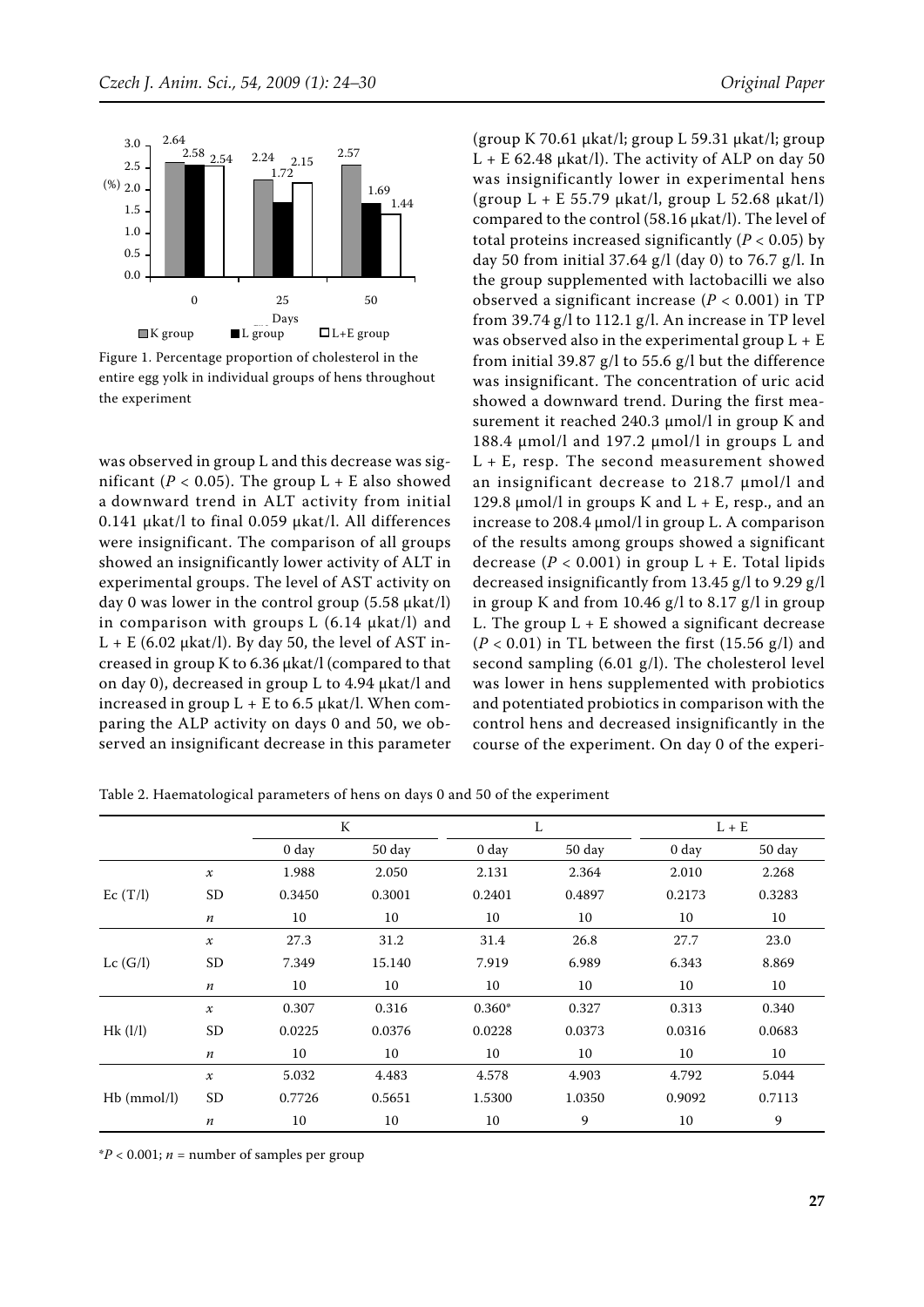|                      |                     |          | K         | L          |            | $L + E$    |             |
|----------------------|---------------------|----------|-----------|------------|------------|------------|-------------|
|                      |                     | 0 day    | 50 day    | $0 \, day$ | 50 day     | $0 \, day$ | 50 day      |
| $ALT$ ( $\mu$ kat/l) | $\bar{x}$           | 0.2439   | 0.07389   | 0.2129     | 0.06689    | 0.1410     | 0.05956     |
|                      | <b>SD</b>           | 0.1524   | 0.03871   | 0.1289     | 0.03211    | 0.0947     | 0.01792     |
| $AST$ ( $\mu$ kat/l) | $\bar{\mathcal{X}}$ | 5.5790   | 6.35800   | 6.1430     | 4.93800*   | 6.0220     | 6.50400     |
|                      | <b>SD</b>           | 0.5415   | 1.58900   | 0.6344     | 1.21250    | 1.8110     | 1.33900     |
| $ALP$ ( $\mu$ kat/l) | $\bar{\mathcal{X}}$ | 70.6100  | 58.16000  | 59.3100    | 52.68000   | 62.4800    | 55.79000    |
|                      | <b>SD</b>           | 16.3200  | 15.22000  | 13.5600    | 14.17000   | 15.7800    | 14.93000    |
| TL(g/l)              | $\bar{x}$           | 13.4500  | 9.29200   | 10.4600    | 8.17300    | 15.5600    | 6.01400     |
|                      | <b>SD</b>           | 4.7780   | 3.07200   | 3.04400    | 3.66700    | 7.6440     | 1.98900     |
| Chol (mmol/l)        | $\bar{x}$           | 1.7820   | 1.37600   | 1.4750     | 1.05900    | 1.2460     | 1.05700     |
|                      | <b>SD</b>           | 1.4940   | 0.48050   | 0.5417     | 0.57480    | 0.6166     | 0.48830     |
| TP(g/l)              | $\overline{x}$      | 37.6400  | 76.70000  | 39.7400    | 112.10000* | 39.8700    | 55.60000    |
|                      | <b>SD</b>           | 8.3640   | 36.39000  | 13.2400    | 39.17000   | 6.4330     | 25.32000    |
| UA (µmol/l)          | $\overline{x}$      | 240.3000 | 218.70000 | 188.4000   | 208.40000  | 197.2000   | 129.80000** |
|                      | <b>SD</b>           | 83.1300  | 62.26000  | 34.1900    | 37.70000   | 28.8300    | 21.19000    |
| Ca (mmol/l)          | $\bar{x}$           | 1.6560   | 2.28000   | 1.4660     | 2.32500    | 1.5310     | 2.33300     |
|                      | <b>SD</b>           | 0.1734   | 0.23880   | 0.0639     | 0.20380    | 0.2440     | 0.24530     |
| $P$ (mmol/l)         | $\bar{x}$           | 1.7500   | 1.36900   | 2.2330     | 1.54100    | 1.7740     | 1.88200*    |
|                      | <b>SD</b>           | 0.4006   | 0.23010   | 0.8269     | 0.33760    | 0.4151     | 0.50770     |

Table 3. Biochemical parameters of hens on days 0 and 50 of the experiment  $(n = 10)$ 

\**P* < 0.05; \*\**P* < 0.001

ment it reached 1.78 mmol/l in control hens and decreased to 1.37 mmol/l by day 50. The initial level of cholesterol in group L hens was 1.47 mmol/l and decreased to 1.06 mmol/l within 50 days. The cholesterol level in group L + E started at 1.246 mmol/l and decreased to 1.06 mmol/l at the second sampling. The determination of serum calcium showed an insignificant increase in all groups at the second sampling. It increased from 1.66 mmol/l to 2.28 mmol/l in control hens, from 1.47 mmol/l to 2.33 mmol/l in hens from group L and from 1.53 mmol/l to 2.33 mmol/l in group  $L + E$ . The level of phosphorus decreased from 1.75 mmol/l to 1.37 mmol/l in control hens, from 2.23 mmol/l to 1.54 mmol/l in hens from group L and increased from 1.77 mmol/l to 1.88 mmol/l in hens from group  $L + E$ .

#### **DISCUSSION**

With regard to human nutrition, consumer eggs belong to the basic and valuable sources of animal proteins. They are a source of all essential nutrients

and one should also stress their high content of vitamins (particularly vitamin  $B_{12}$ ), minerals (particularly iron) and presence of amino acids which are found in yolk and white in proportions considered optimal for human nutrition. However, egg yolk is also one of the most important sources of cholesterol and, as such, one of the highly risky factors in human nutrition. The level of yolk cholesterol in hen eggs may be decreased by targeted nutrition of hens and selection of genetically suitable breeds (Baumgartner et al., 2001).

Our experiment focused on the influence of probiotics and potentiated probiotics on health and productivity of laying hens and, at the same time, on potential improvement in the quality of hen eggs. From the medical point of view, no health changes were observed in control and experimental hens. We also failed to observe any differences in feed consumption among the groups. Panda et al. (2003) reported that probiotics had no effect on feed conversion, weight of eggs and serum level of phosphorus and ALP but reduced the level of serum and egg yolk cholesterol and increased egg yield, weight and thickness of eggshell and blood calcium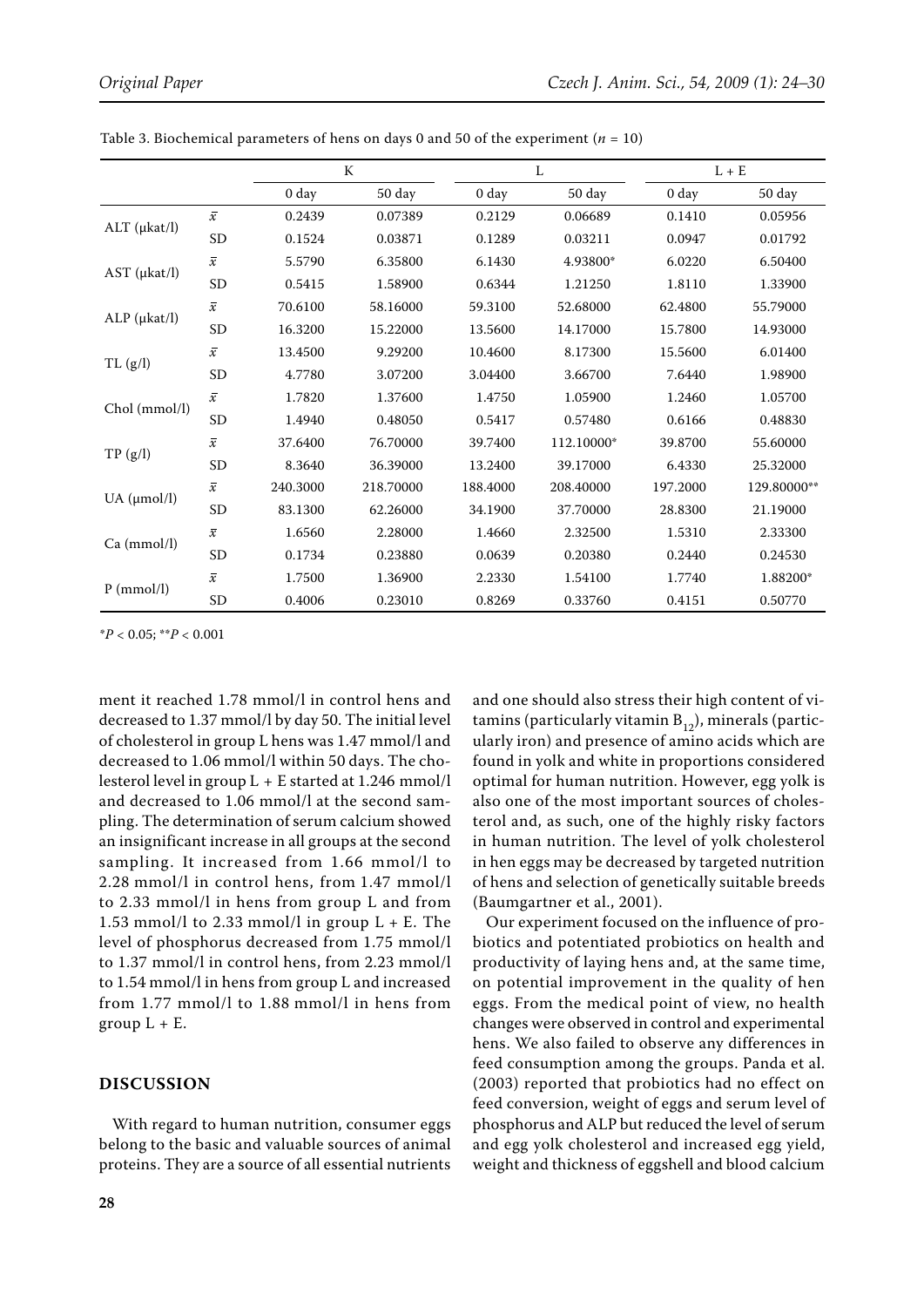level. Similar results were presented by Balevi et al. (2001), who conducted a study on hens from week 22 of egg laying and failed to observe any significant changes in conversion and uptake of feed, egg index, weight of eggs and egg yield. The physical quality of eggs was not affected significantly in our experiment. The weight of eggs increased insignificantly in the second stage of our experiment in all observed groups  $(K, L \text{ and } L + E)$ .

With regard to the biochemical composition of egg yolk, we observed an insignificant decrease in yolk cholesterol after 25 days of supplementation of the probiotic. By day 50 of the experiment, the yolk cholesterol level decreased significantly in the group receiving a combination of probiotic and prebiotic. Similar results were described by Kurtoglu et al. (2004) and Li et al. (2006), who observed, besides a decrease in yolk cholesterol, also a decrease in serum cholesterol.

The supplementation of probiotics caused no significant changes in haematological parameters. The values of respective parameters were in the physiological range.

Statistical processing of biochemical data showed significant changes in some biochemical parameters. The activity of ALT decreased insignificantly in all groups of hens at the second sampling. The activity of AST increased insignificantly in the control and L group and decreased significantly in the experimental  $L + E$  group of hens. The activity of alkaline phosphatase showed no significant changes but we observed a decrease in the experimental groups in comparison with the control. This fact may suggest an improvement in the metabolism of osteogenous mineral substances indicated by an increase in serum calcium in all groups of laying hens. The group  $L + E$  also showed a significant increase in blood phosphorus. Panda et al. (2003) similarly observed an increased level of calcium in blood after the application of probiotics but failed to detect any changes in the level of phosphorus and ALP activity. Šály et al. (1994) reported that the metabolism of osseous calcium begins to decrease after 6 months of laying, which explains the decreasing quality of eggshell with increasing age of laying hens. After the administration of vitamin E aimed to increase the weight of eggs, the quality of eggshell decreased. Therefore the authors recommended that similar measures in older hens should be accompanied by supplementation of suitable additives to hen diet. When studying the effect of probiotics, cholesterol is the most frequently observed parameter. A number of authors reported a decrease in the level of serum cholesterol in laying hens whose diet was supplemented with probiotics (Mohan et al., 1995; Kurtoglu et al., 2004; Li et al., 2006 and others). The layers observed in our experiment also showed an insignificant decrease in serum cholesterol at the second sampling. The level of total lipids decreased in all observed groups. Among changes in the other biochemical parameters we should mention an increase in total proteins in all laying hens, which was significant in group L. The level of uric acid decreased significantly after the application of potentiated probiotics but increased insignificantly after the application of pure probiotics.

The *post mortem* patho-anatomical examination confirmed the good nutritional status of hens and failed to detect any pathological changes in their organs. Our observations allowed us to conclude that probiotics and potentiated probiotics positively affected the metabolism of hens and improved egg production parameters. Through supplementation of probiotics to hen diet one can regulate many parameters in animal products and improve the composition of food supplied to the consumer.

### **REFERENCES**

- Balevi T., Ucan U.S., Coskun B., Kurtoglu V., Cetingul I.S. (2001): Effect of dietary probiotic on performance and humoral immune response in layer hens. British Poultry Science, 42, 456–461.
- Baumgartner J., Benková J., Šárniková B., Poláčiková M. (2001): The performance index on the quality of eggs of laying hens crossbreeded with the lower yolk cholesterol. Journal of Farm Animal Science, 34, 275–282.
- Berrio W.F., Hebert J.A. (1990): The effect of adding cholesterol to laying hen diet as powder or predissolved in fat. Poultry Science, 69, 972–976.
- Bomba A., Nemcová R., Mudroňová D., Guba P. (2002): The possibilities of potentiating the efficacy of probiotics. Trends in Food Science and Technology, 13, 121–126.
- Fuller R.J. (1992): Probiotics. The Scientific Basis. Chapman and Hall, London, UK, 398.
- Hammad S.M., Siegel H.S., Marks H.L. (1996): Dietary cholesterol effect on plasma and yolk cholesterol fractions in selected lines of Japanese quail. Poultry Science, 75, 933–942.